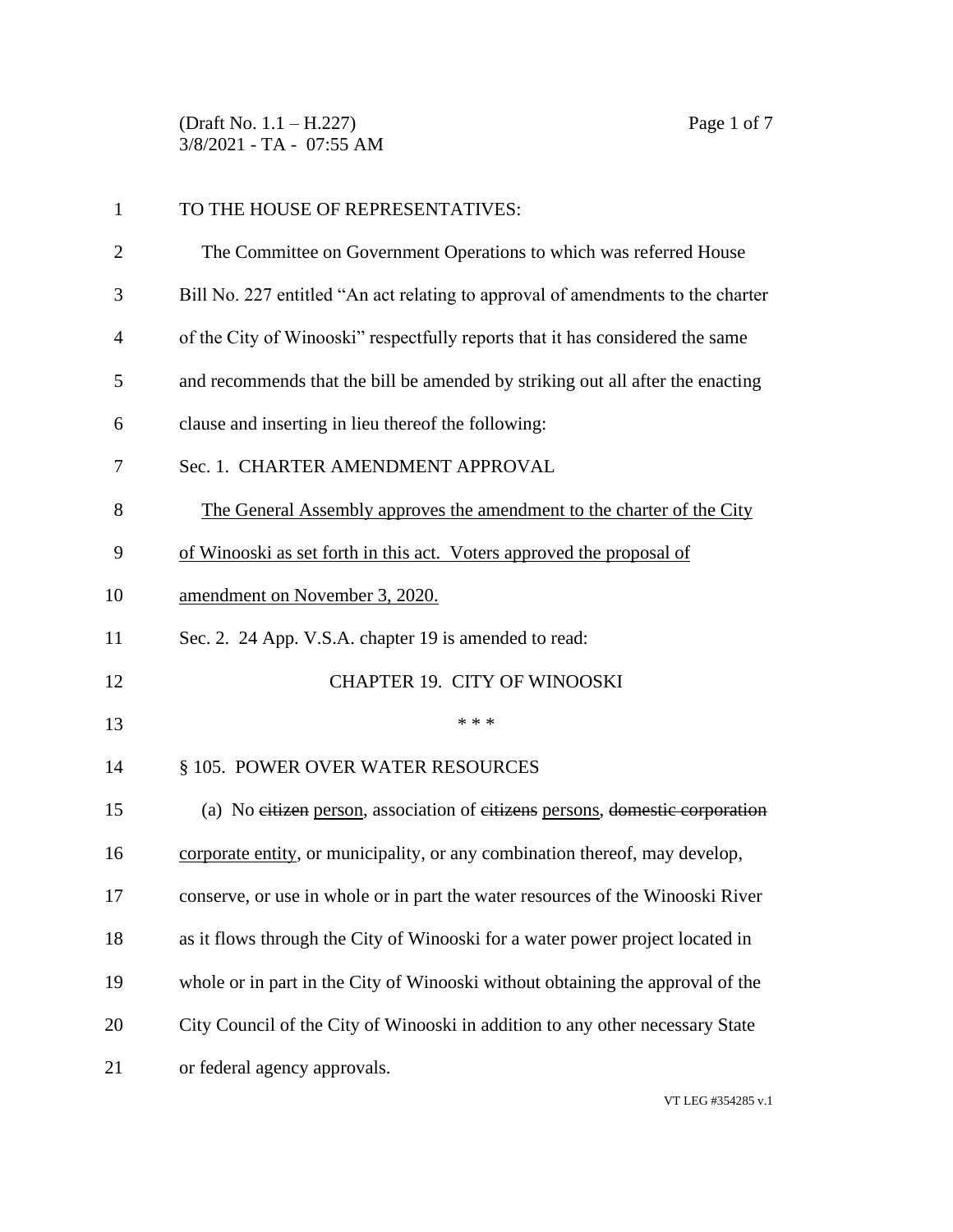| $\mathbf{1}$   | * * *                                                                            |
|----------------|----------------------------------------------------------------------------------|
| $\overline{2}$ | § 201. CITY MEETINGS                                                             |
| 3              | The annual City meeting shall occur on the first Tuesday in March, and           |
| $\overline{4}$ | shall be warned in the manner provided by general law. Special City meetings     |
| 5              | shall be called and warned as provided by general law. All elections, voter      |
| 6              | registration and qualifications, absentee voting, and the conduct of such City   |
| 7              | meetings shall be controlled by general law section 202 of this charter. All     |
| 8              | matters shall be considered by Australian ballot.                                |
| 9              | § 202. QUALIFIED VOTERS                                                          |
| 10             | (a) Voter registration, qualification, absentee voting, and conduct of           |
| 11             | elections at all annual and special meetings shall be as provided by general     |
| 12             | law. The qualifications of voters in State and federal elections shall be as     |
| 13             | provided by general law. The qualifications of voters in the City meetings       |
| 14             | shall be the same as those prescribed by law for voters in town meetings and     |
| 15             | all municipal elections shall be as set forth in subsection (b) of this section. |
| 16             | (b) Notwithstanding 17 V.S.A. $\S$ 2121(a)(1), any person, including persons     |
| 17             | who are non-U.S. citizens, may register to vote in any City meeting or           |
| 18             | municipal election who, on election day:                                         |
| 19             | $(1)$ is a legal resident of the City;                                           |
| 20             | (2) has taken the Voter's Oath; and                                              |
| 21             | (3) is 18 years of age or older.                                                 |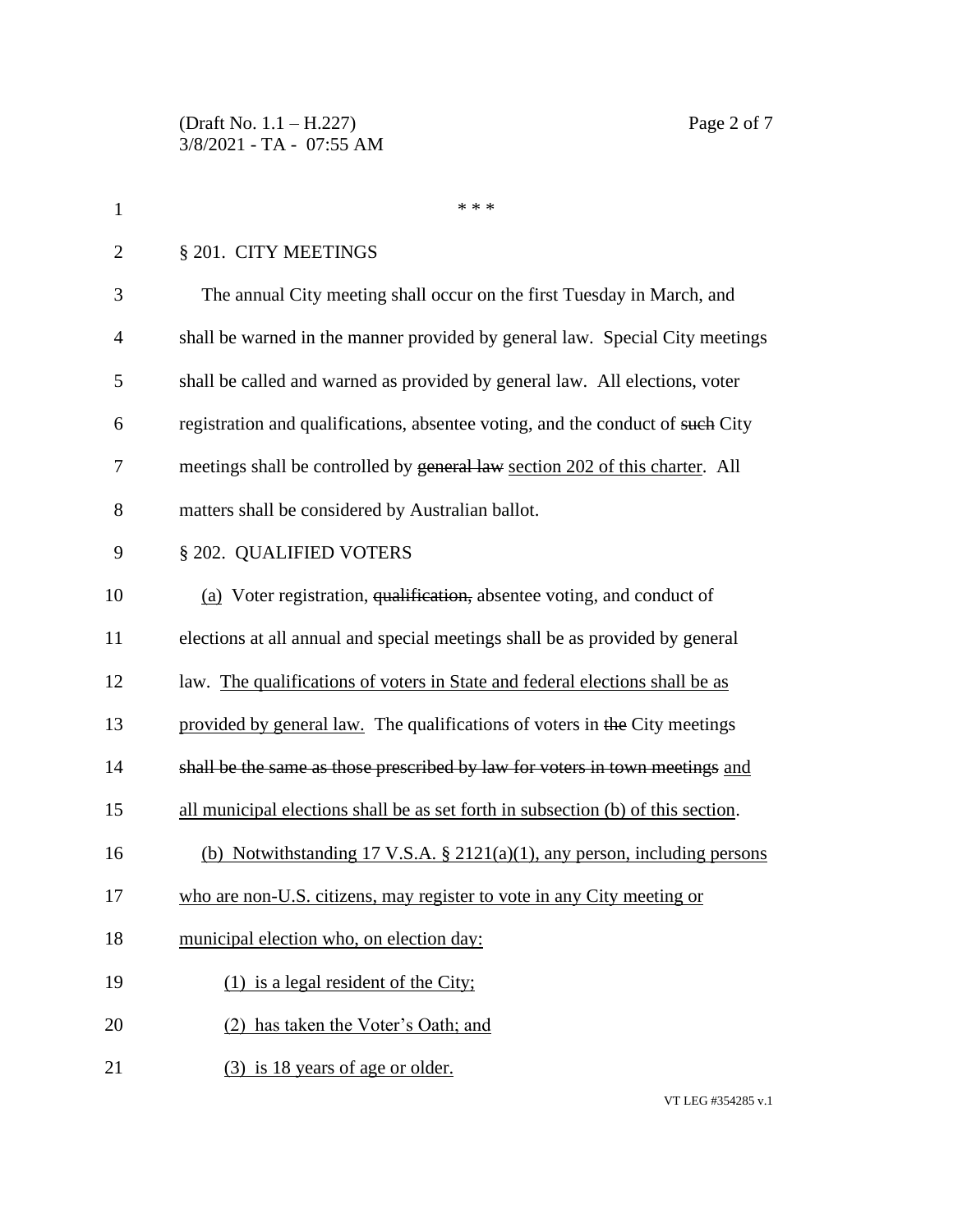(Draft No. 1.1 – H.227) Page 3 of 7 3/8/2021 - TA - 07:55 AM

| 1              | (c) As used in subdivision (b)(1) of this section, "legal resident of the City"   |
|----------------|-----------------------------------------------------------------------------------|
| $\overline{2}$ | means any person who is a resident of the City and is a United States citizen or  |
| 3              | resides in the United States on a permanent or indefinite basis in compliance     |
| $\overline{4}$ | with federal immigration laws.                                                    |
| 5              | (d) The City Clerk shall maintain a voter checklist for City meetings and         |
| 6              | municipal elections, in accordance with subsection (b) of this section, and shall |
| 7              | keep the City checklist separate and apart from the voter checklist maintained    |
| 8              | for State and federal elections.                                                  |
| 9              | (e) The voter checklists maintained by the City Clerk for municipal, State,       |
| 10             | and federal elections shall be subject to the protections given to the Statewide  |
| 11             | voter checklists pursuant to 17 V.S.A. § 2154.                                    |
| 12             | * * *                                                                             |
| 13             | § 205. NOMINATIONS IN GENERAL                                                     |
| 14             | Nominations for the office of Mayor and Councilor shall be made by                |
| 15             | petitions which shall be filed with the City Clerk not less than 30 days nor      |
| 16             | more than 40 days before an annual City election or a special City election       |
| 17             | called for that purpose. The petition shall state the name of the candidate, the  |
| 18             | candidate's residence, and the office sought, and shall be signed by at least 50  |
| 19             | legal voters of the City qualified to vote at the time the petition is filed      |
| 20             | petition, prepared and filed in accordance with the provisions of 17 V.S.A.       |
| 21             | §§ 2681 and 2681a. The petitions shall contain no party designations. A           |
|                | VT LEG #354285 v.1                                                                |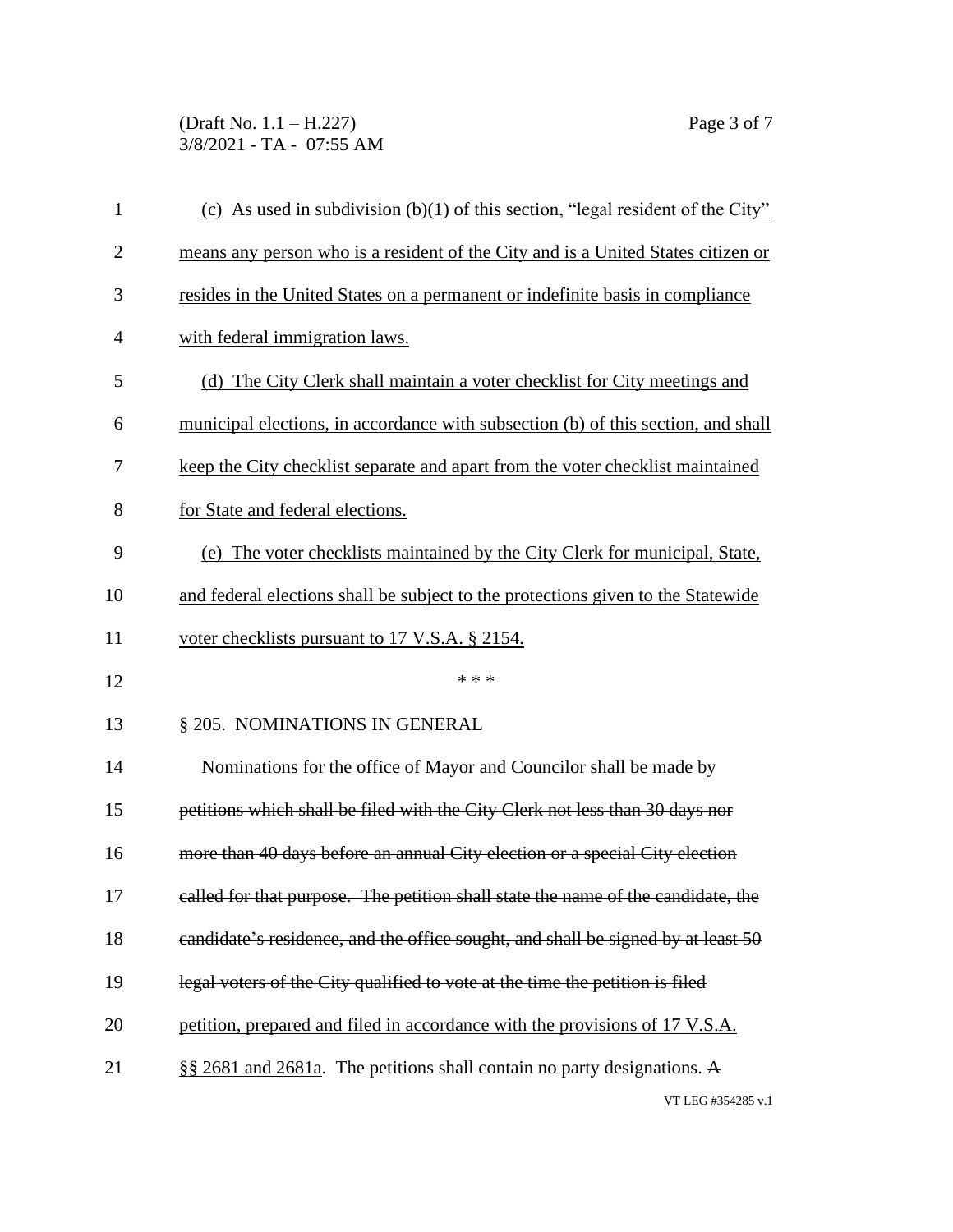(Draft No. 1.1 – H.227) Page 4 of 7 3/8/2021 - TA - 07:55 AM

| $\mathbf{1}$   | person shall not sign more than one petition for each individual office to be      |
|----------------|------------------------------------------------------------------------------------|
| $\overline{2}$ | filled. The City Clerk shall cause the names of the persons so nominated to be     |
| 3              | printed on a ballot in alphabetical arrangement according to surname, and          |
| 4              | sample ballots shall be posted in at least three public places at least ten days   |
| 5              | before election.                                                                   |
| 6              | * * *                                                                              |
| 7              | § 304. GENERAL POWERS AND DUTIES                                                   |
| 8              | * * *                                                                              |
| 9              | (b) Additional powers. In addition to powers otherwise conferred upon it           |
| 10             | by law, the City, by the action of the Council or, if specifically required by law |
| 11             | or this charter, by the action of its voters, has the following powers and rights, |
| 12             | including:                                                                         |
| 13             | * * *                                                                              |
| 14             | (7) To provide for eitizen resident participation in appropriate                   |
| 15             | departments.                                                                       |
| 16             | * * *                                                                              |
| 17             | § 305. PROHIBITIONS; CONFLICT OF INTEREST                                          |
| 18             | (a) Holding other office. Except where authorized by law, no councilor             |
| 19             | shall hold any other City office or City employment during the term of election    |
| 20             | to the Council. Notwithstanding any charter provision to the contrary, a paid or   |
| 21             | unpaid volunteer member of the Fire Department, other than an officer or           |
|                | (7T I EC 4254005, , 1                                                              |

VT LEG #354285 v.1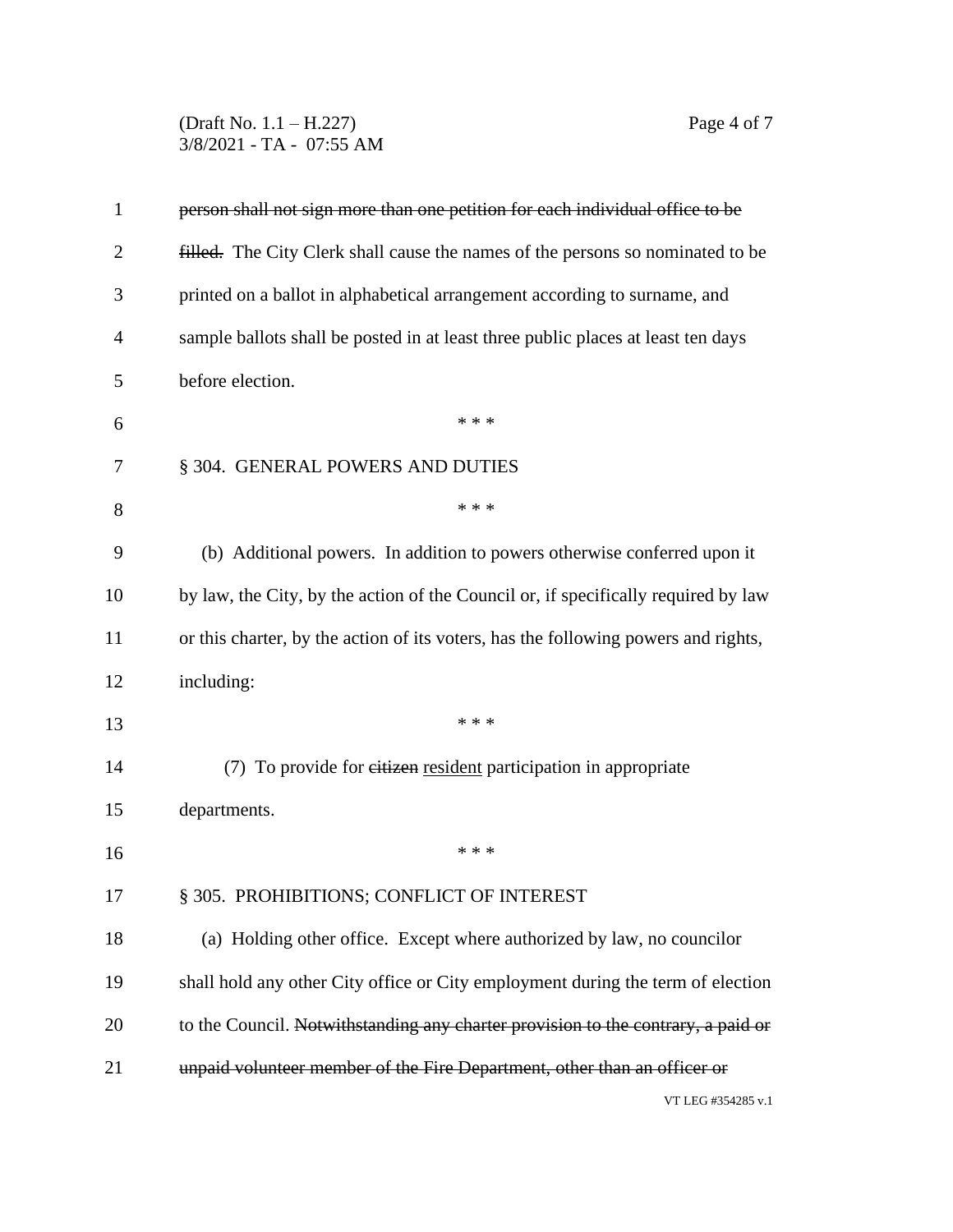3/8/2021 - TA - 07:55 AM member of the Department appointed directly by the City Manager, may serve 2 as a member of the City Council.  $***$  § 506. CITY OFFICERS; APPOINTMENT OF \* \* \* (c) Officers. In accordance with the provisions of this section, the City Manager shall appoint the following, who shall hold office at the will of the City Manager: \* \* \* 10 (10) an Emergency Management Coordinator; and (11) a Human Resources Director; and 12  $(11)(12)$  other officers required by law. \*\*\* 14 § 602. CITIZEN RESIDENT ENGAGEMENT \*\*\* 16 (d) All unpaid appointments of eitizens residents to the boards, committees, 17 commissions, and agencies shall be for a term certain. Citizens Residents once appointed to a term may only be removed for cause or after unanimous vote by the City Council. If ad hoc committees are created, the appointment will cease upon completion of the Committee's task. § 603. PERSONNEL SYSTEM

(Draft No. 1.1 – H.227) Page 5 of 7

VT LEG #354285 v.1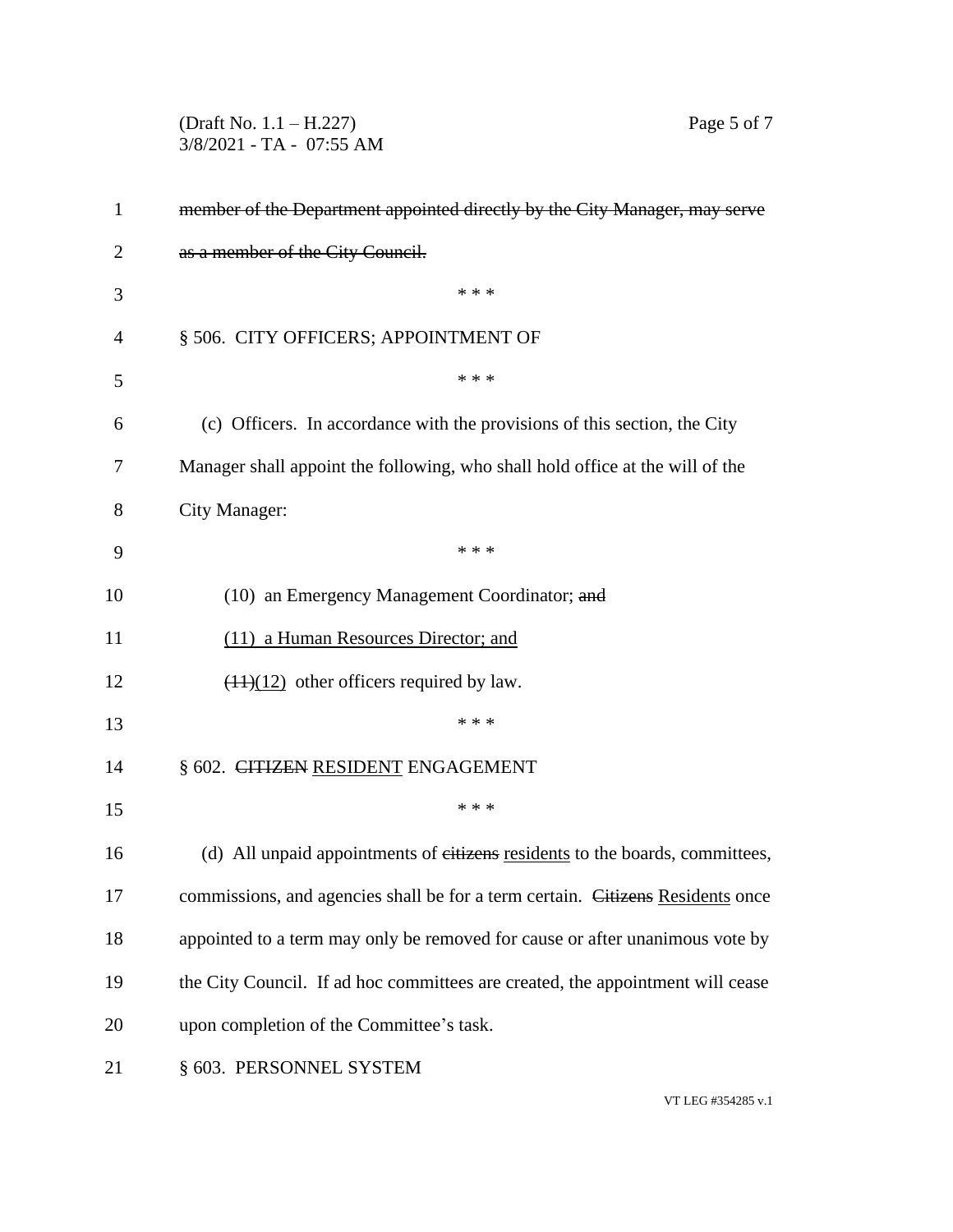| $\mathbf{1}$   | * * *                                                                                |
|----------------|--------------------------------------------------------------------------------------|
| $\overline{2}$ | (b) Personnel Director. There shall be a Personnel Director who shall                |
| 3              | administer the personnel system of the City. The Personnel Director shall be         |
| $\overline{4}$ | the City Manager. The Personnel Director shall be responsible for collective         |
| 5              | bargaining and administration of negotiated contracts subject to approval by         |
| 6              | the City Council. [Repealed.]                                                        |
| 7              | (c) [Repealed.]                                                                      |
| 8              | (d) Personnel policies. The Personnel Director City Manager shall prepare            |
| 9              | personnel policies. The personnel rules shall be proposed to the Council, and        |
| 10             | the Council may adopt them with or without amendment. These rules shall              |
| 11             | provide for:                                                                         |
| 12             | * * *                                                                                |
| 13             | § 717. TAX CLASSIFICATION                                                            |
| 14             | (a) Except for the property of utilities subject to regulation by the Vermont        |
| 15             | Public Utility Commission, all personal and real property set out in the grand       |
| 16             | list that is not used as residential property, farmland, and vacant land zoned       |
| 17             | "recreation, conservation, and open space (RCO)" public recreation,                  |
| 18             | conservation, or open space lands shall be classified as nonresidential property     |
| 19             | and shall be assessed at taxed by applying the tax rate on 120 percent of fair       |
| 20             | market the assessed value of the property; and further provided that inventories     |
| 21             | shall no longer be set out in the grand list of the City as taxable personal estate. |
|                | VT LEG #354285 v.1                                                                   |